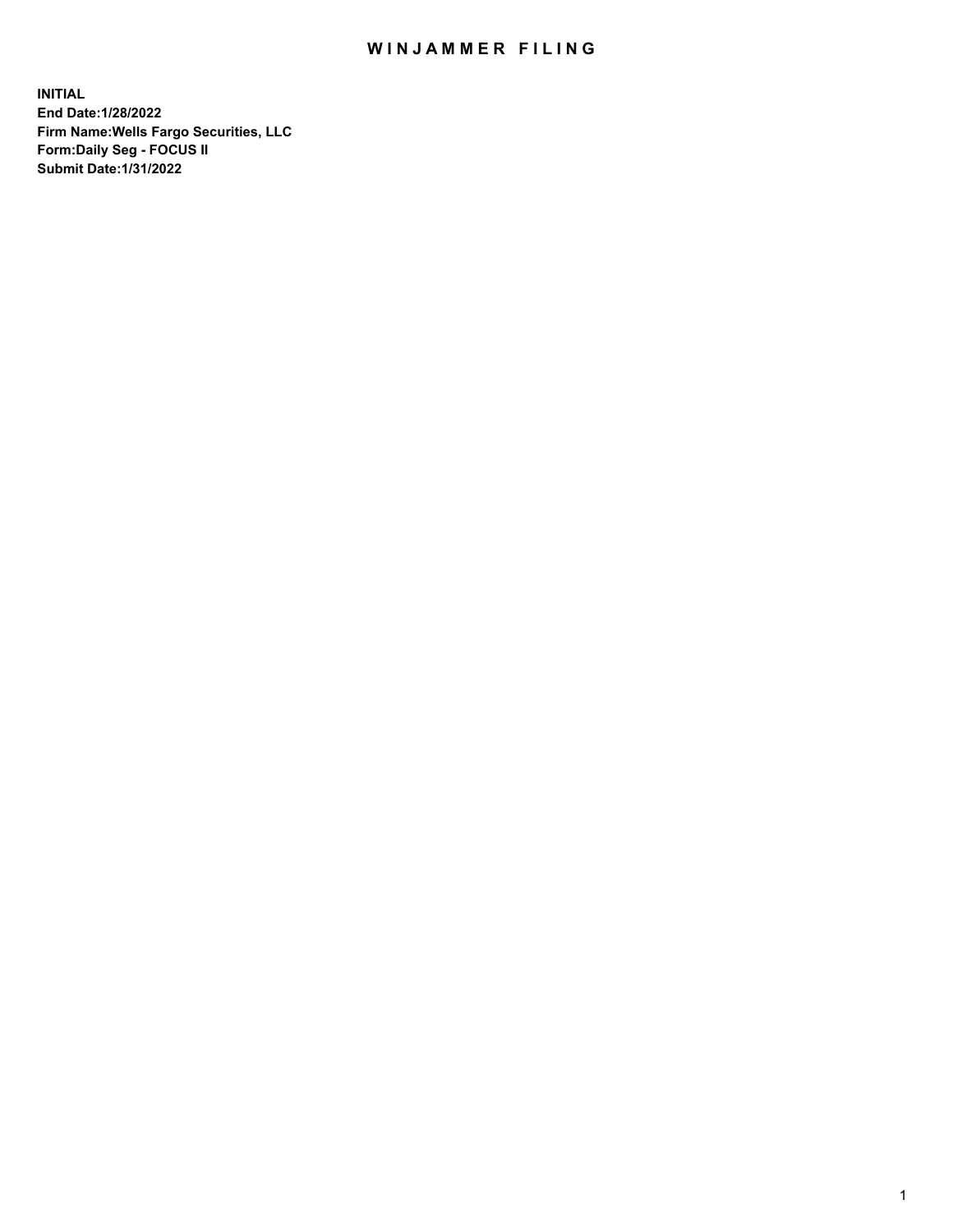**INITIAL End Date:1/28/2022 Firm Name:Wells Fargo Securities, LLC Form:Daily Seg - FOCUS II Submit Date:1/31/2022 Daily Segregation - Cover Page**

| Name of Company                                                                                                                                                                                                                                                                                                                | <b>Wells Fargo Securities LLC</b>                          |
|--------------------------------------------------------------------------------------------------------------------------------------------------------------------------------------------------------------------------------------------------------------------------------------------------------------------------------|------------------------------------------------------------|
| <b>Contact Name</b>                                                                                                                                                                                                                                                                                                            | <b>James Gnall</b>                                         |
| <b>Contact Phone Number</b>                                                                                                                                                                                                                                                                                                    | 917-699-6822                                               |
| <b>Contact Email Address</b>                                                                                                                                                                                                                                                                                                   | james.w.gnall@wellsfargo.com                               |
| FCM's Customer Segregated Funds Residual Interest Target (choose one):<br>a. Minimum dollar amount: ; or<br>b. Minimum percentage of customer segregated funds required:% ; or<br>c. Dollar amount range between: and; or<br>d. Percentage range of customer segregated funds required between:% and%.                         | 115,000,000<br><u>0</u><br>0 <sub>0</sub><br>00            |
| FCM's Customer Secured Amount Funds Residual Interest Target (choose one):<br>a. Minimum dollar amount: ; or<br>b. Minimum percentage of customer secured funds required:%; or<br>c. Dollar amount range between: and; or<br>d. Percentage range of customer secured funds required between:% and%.                            | 30,000,000<br><u>0</u><br>0 <sub>0</sub><br>0 <sub>0</sub> |
| FCM's Cleared Swaps Customer Collateral Residual Interest Target (choose one):<br>a. Minimum dollar amount: ; or<br>b. Minimum percentage of cleared swaps customer collateral required:% ; or<br>c. Dollar amount range between: and; or<br>d. Percentage range of cleared swaps customer collateral required between:% and%. | 340,000,000<br><u>0</u><br>00<br>00                        |

Attach supporting documents CH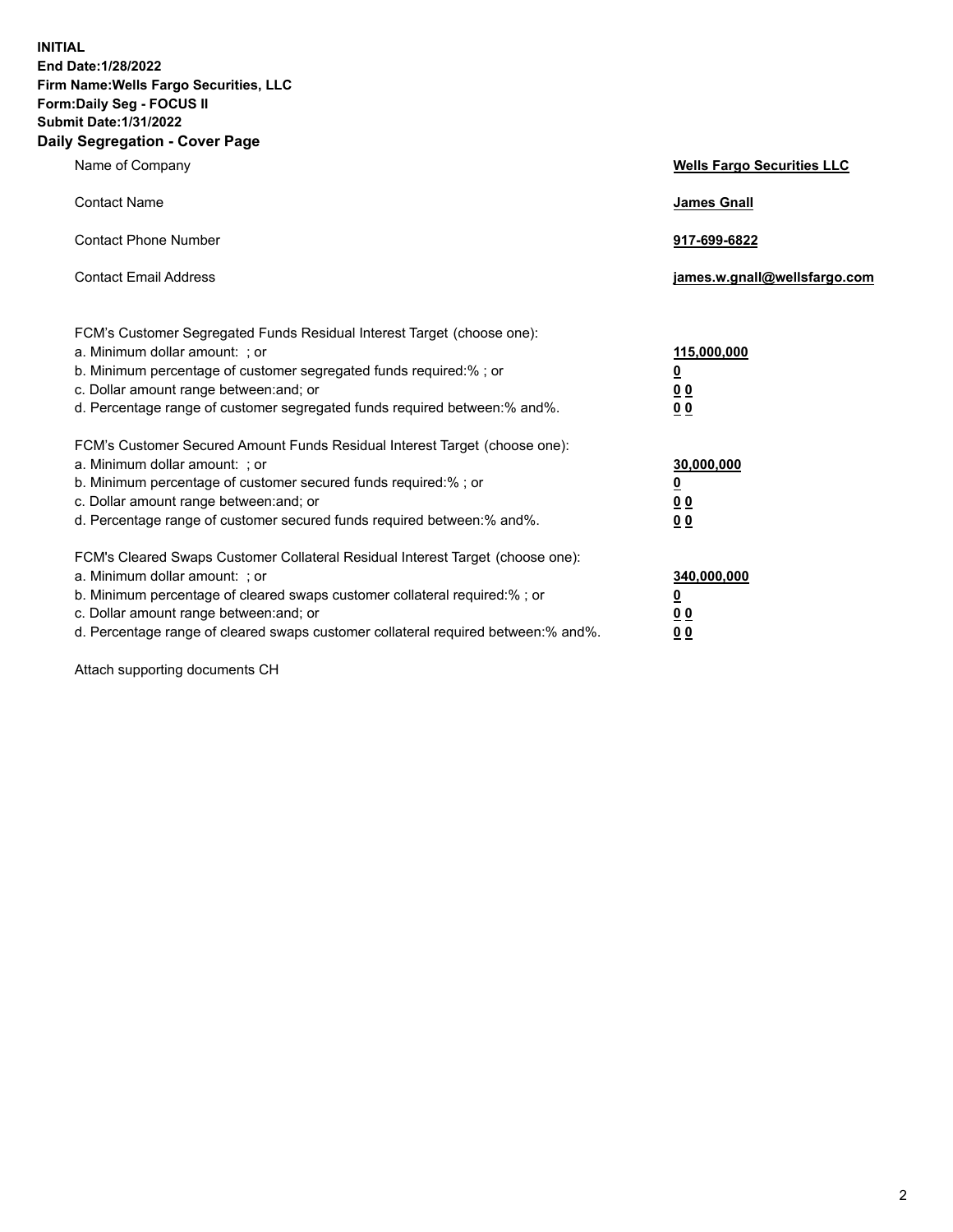**INITIAL End Date:1/28/2022 Firm Name:Wells Fargo Securities, LLC Form:Daily Seg - FOCUS II Submit Date:1/31/2022**

## **Daily Segregation - Secured Amounts**

|    | Foreign Futures and Foreign Options Secured Amounts                                         |                                 |
|----|---------------------------------------------------------------------------------------------|---------------------------------|
|    | Amount required to be set aside pursuant to law, rule or regulation of a foreign            | $0$ [7305]                      |
|    | government or a rule of a self-regulatory organization authorized thereunder                |                                 |
| 1. | Net ledger balance - Foreign Futures and Foreign Option Trading - All Customers             |                                 |
|    | A. Cash                                                                                     | 302,088,299 [7315]              |
|    | B. Securities (at market)                                                                   | 186,067,042 [7317]              |
| 2. | Net unrealized profit (loss) in open futures contracts traded on a foreign board of trade   | 15,124,424 [7325]               |
| 3. | Exchange traded options                                                                     |                                 |
|    | a. Market value of open option contracts purchased on a foreign board of trade              | <b>3,152</b> [7335]             |
|    | b. Market value of open contracts granted (sold) on a foreign board of trade                | -1,211 [7337]                   |
| 4. | Net equity (deficit) (add lines 1. 2. and 3.)                                               | 503,281,706 [7345]              |
| 5. | Account liquidating to a deficit and account with a debit balances - gross amount           | 312,990 [7351]                  |
|    | Less: amount offset by customer owned securities                                            | -288,288 [7352] 24,702 [7354]   |
| 6. | Amount required to be set aside as the secured amount - Net Liquidating Equity              | 503,306,408 [7355]              |
|    | Method (add lines 4 and 5)                                                                  |                                 |
| 7. | Greater of amount required to be set aside pursuant to foreign jurisdiction (above) or line | 503,306,408 [7360]              |
|    | 6.                                                                                          |                                 |
|    | FUNDS DEPOSITED IN SEPARATE REGULATION 30.7 ACCOUNTS                                        |                                 |
| 1. | Cash in banks                                                                               |                                 |
|    | A. Banks located in the United States                                                       | 182,323,915 [7500]              |
|    | B. Other banks qualified under Regulation 30.7                                              | 25,907,571 [7520] 208,231,486   |
|    |                                                                                             | [7530]                          |
| 2. | Securities                                                                                  |                                 |
|    | A. In safekeeping with banks located in the United States                                   |                                 |
|    | B. In safekeeping with other banks qualified under Regulation 30.7                          | 145,026,593 [7540]              |
| 3. |                                                                                             | 0 [7560] 145,026,593 [7570]     |
|    | Equities with registered futures commission merchants<br>A. Cash                            |                                 |
|    |                                                                                             | 10,617,142 [7580]               |
|    | <b>B.</b> Securities                                                                        | 51,043,388 [7590]               |
|    | C. Unrealized gain (loss) on open futures contracts                                         | 18,000,674 [7600]               |
|    | D. Value of long option contracts                                                           | 3,152 [7610]                    |
|    | E. Value of short option contracts                                                          | -1,211 [7615] 79,663,145 [7620] |
| 4. | Amounts held by clearing organizations of foreign boards of trade                           |                                 |
|    | A. Cash                                                                                     | $0$ [7640]                      |
|    | <b>B.</b> Securities                                                                        | $0$ [7650]                      |
|    | C. Amount due to (from) clearing organization - daily variation                             | $0$ [7660]                      |
|    | D. Value of long option contracts                                                           | $0$ [7670]                      |
|    | E. Value of short option contracts                                                          | 0 [7675] 0 [7680]               |
| 5. | Amounts held by members of foreign boards of trade                                          |                                 |
|    | A. Cash                                                                                     | 8,893,586 [7700]                |
|    | <b>B.</b> Securities                                                                        | 180,105,450 [7710]              |
|    | C. Unrealized gain (loss) on open futures contracts                                         | $-9,730,448$ [7720]             |
|    | D. Value of long option contracts                                                           | $0$ [7730]                      |
|    | E. Value of short option contracts                                                          | 0 [7735] 179,268,588 [7740]     |
| 6. | Amounts with other depositories designated by a foreign board of trade                      | 0 [7760]                        |
| 7. | Segregated funds on hand                                                                    | $0$ [7765]                      |
| 8. | Total funds in separate section 30.7 accounts                                               | 612,189,812 [7770]              |
| 9. | Excess (deficiency) Set Aside for Secured Amount (subtract line 7 Secured Statement         | 108,883,404 [7380]              |
|    | Page 1 from Line 8)                                                                         |                                 |

- 10. Management Target Amount for Excess funds in separate section 30.7 accounts **30,000,000** [7780]
- 11. Excess (deficiency) funds in separate 30.7 accounts over (under) Management Target **78,883,404** [7785]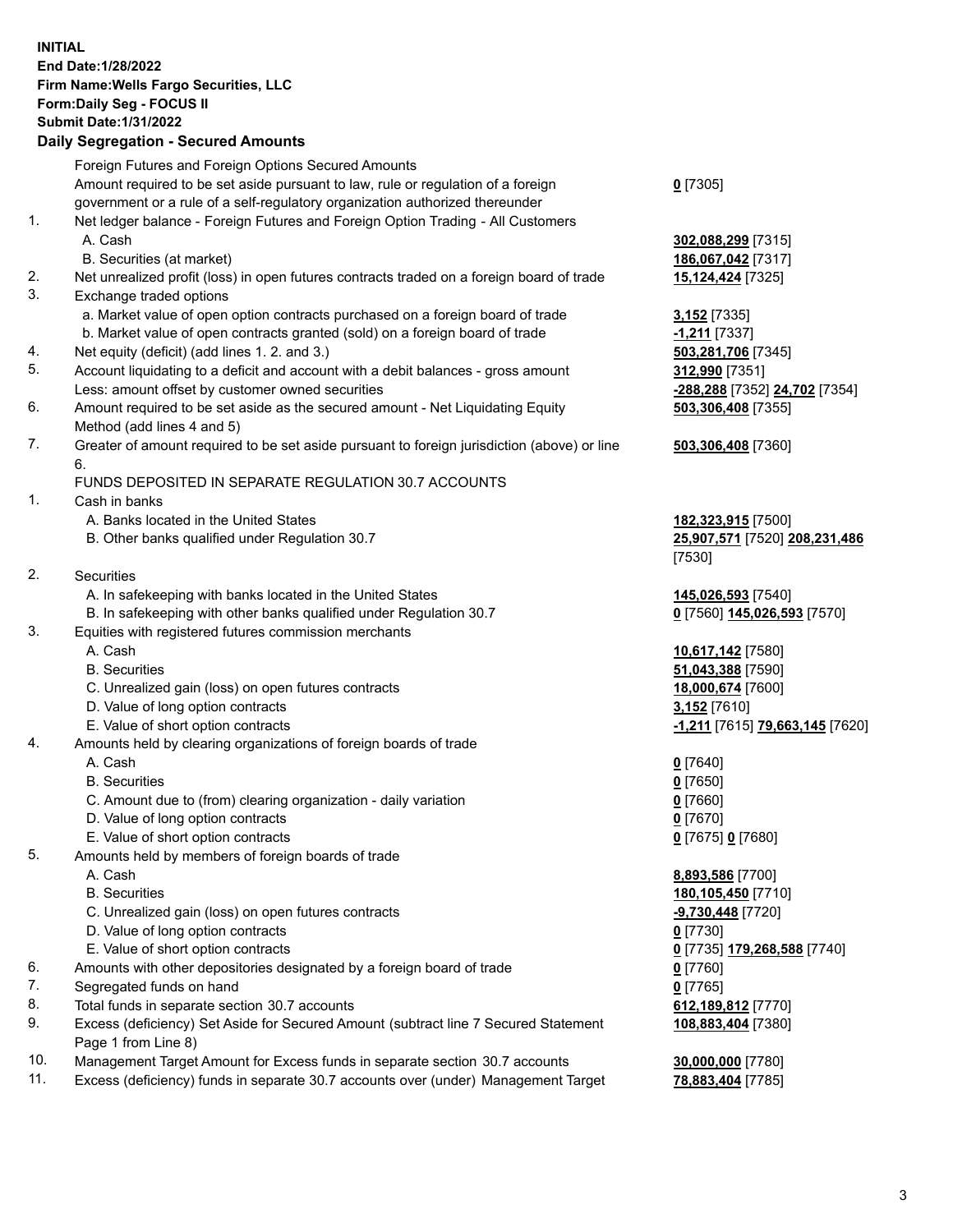**INITIAL End Date:1/28/2022 Firm Name:Wells Fargo Securities, LLC Form:Daily Seg - FOCUS II Submit Date:1/31/2022 Daily Segregation - Segregation Statement** SEGREGATION REQUIREMENTS(Section 4d(2) of the CEAct) 1. Net ledger balance A. Cash **2,910,949,065** [7010] B. Securities (at market) **1,969,959,510** [7020] 2. Net unrealized profit (loss) in open futures contracts traded on a contract market **270,676,778** [7030] 3. Exchange traded options A. Add market value of open option contracts purchased on a contract market **1,656,603,871** [7032] B. Deduct market value of open option contracts granted (sold) on a contract market **-1,535,563,763** [7033] 4. Net equity (deficit) (add lines 1, 2 and 3) **5,272,625,461** [7040] 5. Accounts liquidating to a deficit and accounts with debit balances - gross amount **214,883,012** [7045] Less: amount offset by customer securities **-214,881,072** [7047] **1,940** [7050] 6. Amount required to be segregated (add lines 4 and 5) **5,272,627,401** [7060] FUNDS IN SEGREGATED ACCOUNTS 7. Deposited in segregated funds bank accounts A. Cash **194,226,141** [7070] B. Securities representing investments of customers' funds (at market) **635,267,207** [7080] C. Securities held for particular customers or option customers in lieu of cash (at market) **104,209,467** [7090] 8. Margins on deposit with derivatives clearing organizations of contract markets A. Cash **2,780,893,686** [7100] B. Securities representing investments of customers' funds (at market) **124,452,662** [7110] C. Securities held for particular customers or option customers in lieu of cash (at market) **1,865,750,043** [7120] 9. Net settlement from (to) derivatives clearing organizations of contract markets **-1,252,286** [7130] 10. Exchange traded options A. Value of open long option contracts **1,656,603,871** [7132] B. Value of open short option contracts **-1,535,563,763** [7133] 11. Net equities with other FCMs A. Net liquidating equity **0** [7140] B. Securities representing investments of customers' funds (at market) **0** [7160] C. Securities held for particular customers or option customers in lieu of cash (at market) **0** [7170] 12. Segregated funds on hand **0** [7150] 13. Total amount in segregation (add lines 7 through 12) **5,824,587,028** [7180] 14. Excess (deficiency) funds in segregation (subtract line 6 from line 13) **551,959,627** [7190] 15. Management Target Amount for Excess funds in segregation **115,000,000** [7194] 16. Excess (deficiency) funds in segregation over (under) Management Target Amount **436,959,627** [7198]

Excess